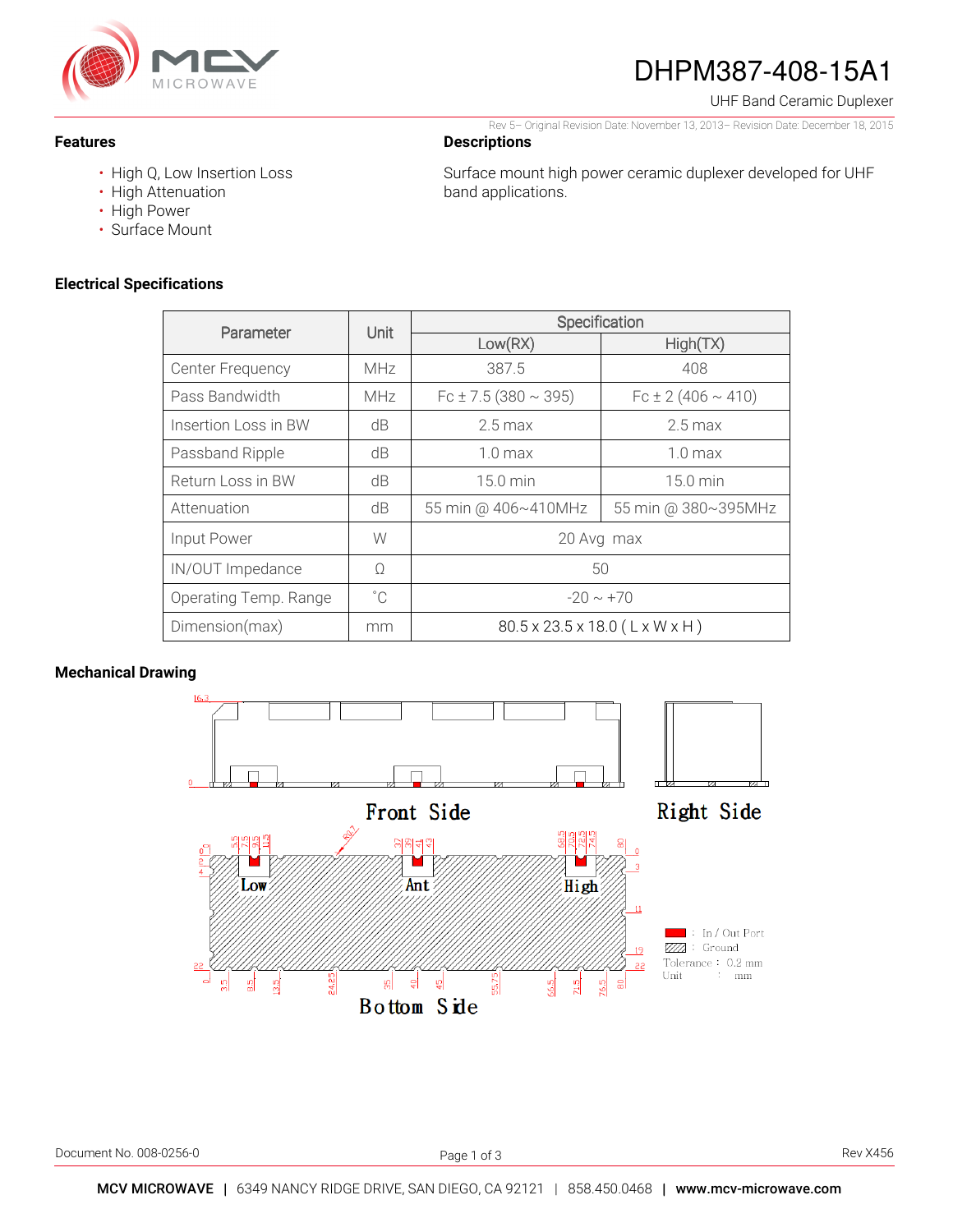

## DHPM387-408-15A1

#### UHF Band Ceramic Duplexer

Rev 5– Original Revision Date: November 13, 2013– Revision Date: December 18, 2015

### **Recommended PCB Layout**



### **Electrical Response**